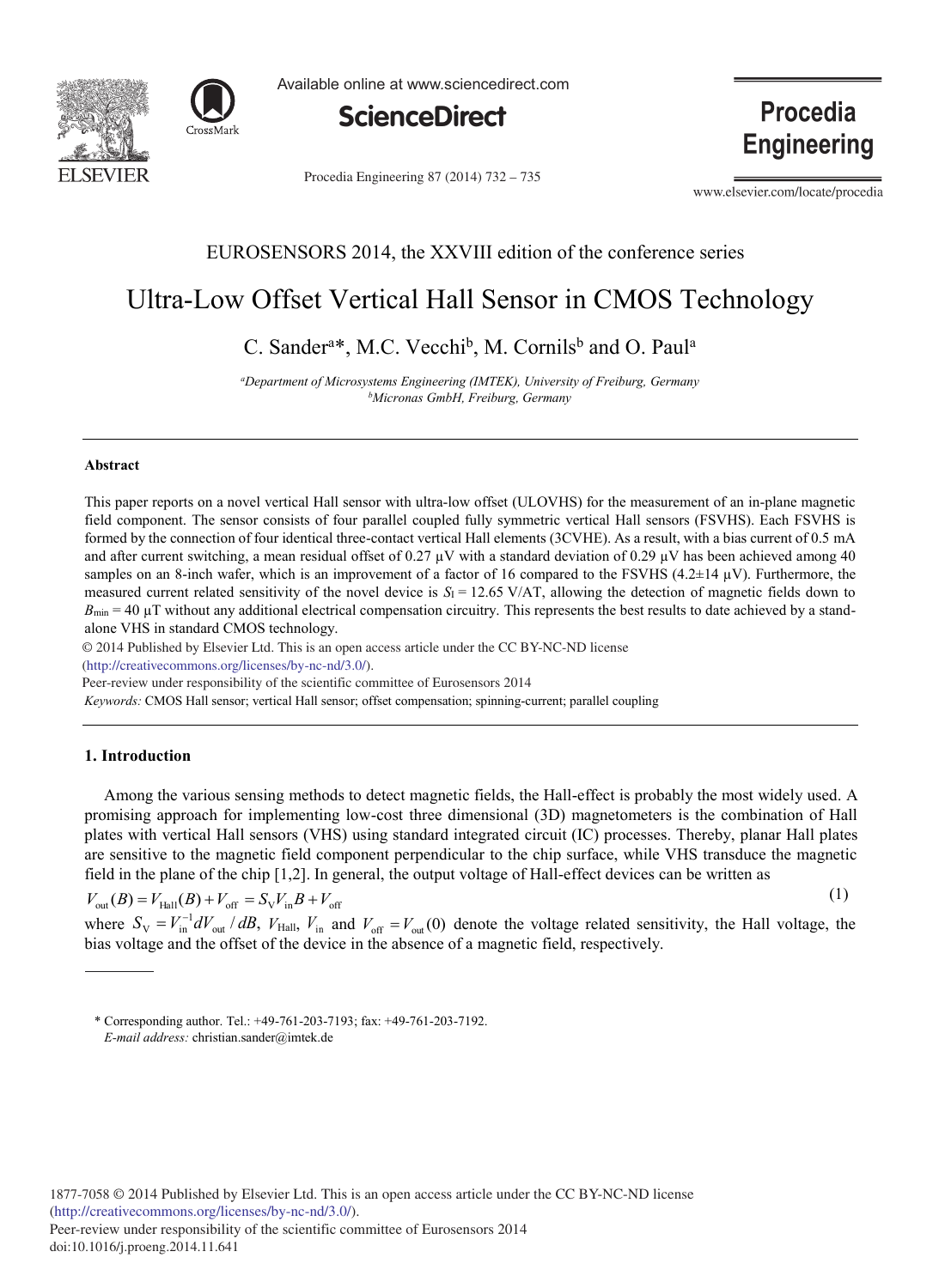Whereas planar Hall plates show a respectable offset performance, conventional vertical Hall sensors (VHS) are subjected to higher offsets at, generally, lower sensitivities. Further, offset compensation techniques like hard-wiring [3] and current spinning [4] are less efficient. State-of-the-art VHS with four, five or six contacts suffer from either large initial offsets or high residual offsets after current spinning [5]. In both cases a pre- or post-compensation of the sensor offset is necessary, which increases the chip area for signal conditioning circuitry and the packaging cost.

Recently, we proposed the first fully symmetric vertical Hall sensor (FSVHS) with an electrical symmetry equivalent to planar Hall devices [6]. The inherent symmetry of the FSVHS results in an equivalent magnetic offset field in the range of a few hundreds of μT. However, for highly precise applications a calibration of the offset voltage of each sensor is still necessary. The rationale of this paper is the expectation that the conventional parallel coupling of FSVHS is able to improve the electrical symmetry of the device and its offset characteristic even further.

In this work, we present a novel ultra-low offset VHS (ULOVHS) with a residual magnetic offset field of tens of μT. In Section 2, the concept and the CMOS design are introduced. The experimental examination of the offset, sensitivity and noise characteristic of the novel device and corresponding FSVHS are described in Section 3.

#### **2. Device Structure**

In [7] it has been concluded that the ideal VHS is a four-contact device benefiting from equivalent current flow distributions in all operating modes. The FSVHS is the first device to meet those demands [6]. As shown in Fig. 1(a), it consists of four three-contact vertical Hall elements (3CVHE) connected by metal lines of identical resistance. The center contacts C1 to C4 serve for biasing and sensing, enabling the device to be operated in four different modes [see Fig. 1(b)]. However, the symmetry of the device is affected by resistive mismatches introduced by the fabrication process. Due to the strong suppression of non-linear effects caused by the junction field effect (JFE), residual offsets in the range of tens of μV are the result. Besides current-spinning, hard wiring, or orthogonally coupling of two or more identical Hall sensor is known to effectively reduce the offset. Thereby, parallel coupling suppresses the influence of systematic fabrication errors. Current-spinning combined with orthogonal coupling have resulted in residual offset fields down to several μT for state-of-the-art planar Hall plates [8].

The new ULOVHS consists of four parallel FSVHS coupled as schematically shown in Fig. 2(a). Each FSVHS and thus the entire ULOVHS are composed of 3CVHE. The schematic cross-section and a photograph of the 3CVHE realized in sub-micron CMOS technology are shown in Figs. 2(b) and (c). It consists of a deep n-well diffused into a p-doped substrate. Its three n+-diffusions serve to interconnect the elements and operate the device.

#### **3. Experimental Results**

The offset characterization of the ULOVHS and corresponding FSVHS were performed at the wafer level using the semi-automatic wafer prober PA200 from Süss combined with the parameter analyzer B1500 from Agilent. For this measurement the bias current  $I_{\text{in}}$  is swept between 0 and 1 mA and  $V_{\text{off}}$  is extracted for each mode of operation. The typical offset voltage of an ULOVHS is illustrated in Fig. 3. All modes show a dominantly linear behavior. Due



Figure 1. Schematic of (a) a FSVHS and (b) its four modes of operation.